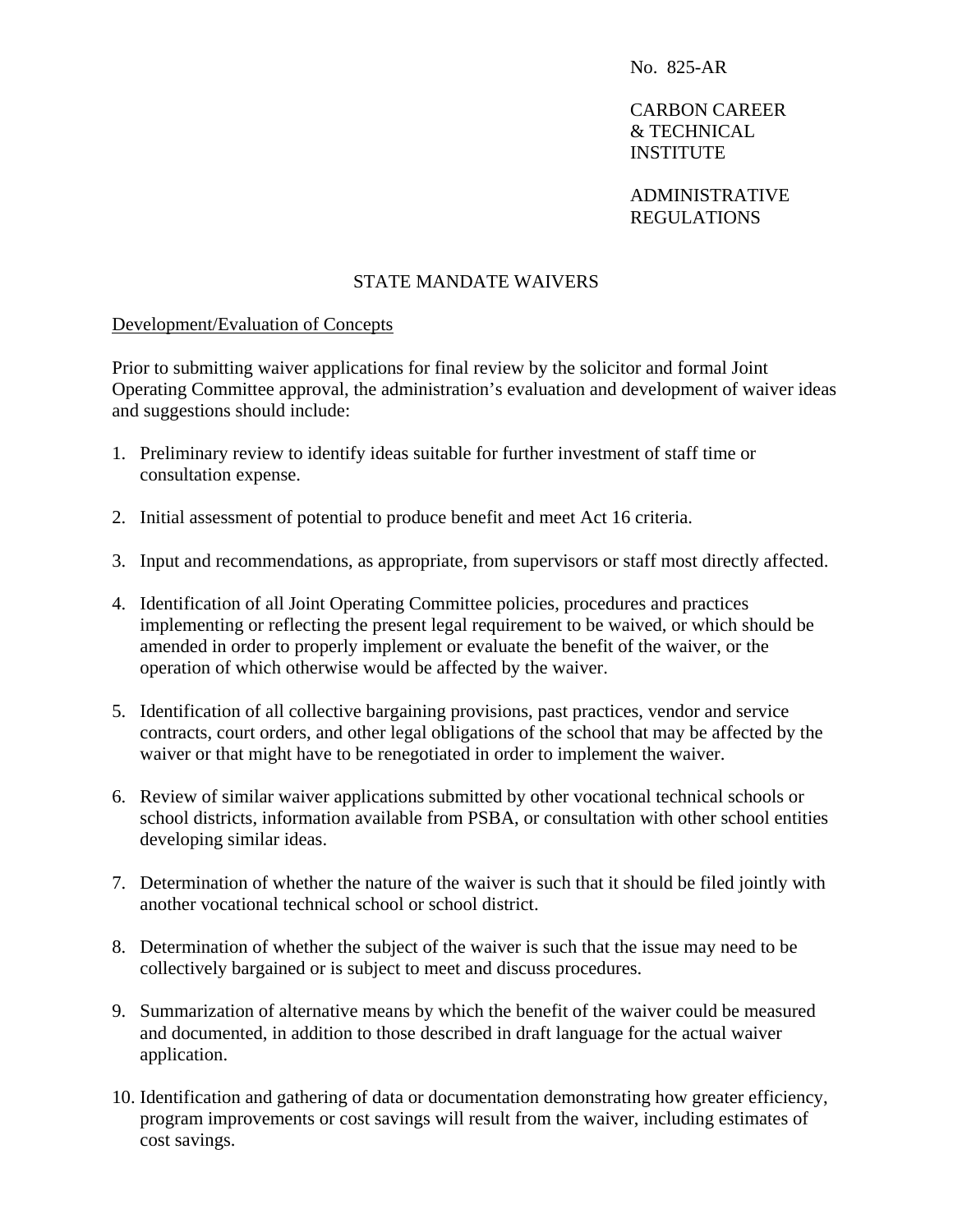- 11. Estimate of cost or budget requirements for implementation, including cost of measuring, documenting or reporting upon the success of the waiver after the three-year trial period.
- 12. Proposal of an anticipated implementation date, along with a tentative timetable for further steps necessary to submit the waiver to PDE and properly implement the waiver.
- 13. Determination of whether the subject of the waiver is such that it should be reviewed and discussed with administrators and staff other than those directly developing the idea, or by an appropriate committee of the Joint Operating Committee prior to finalization of the application or presentation to the Joint Operating Committee for approval.
- 14. Determination of whether the concept involves matters of federal law subject to waiver under Ed-Flex or similar waiver programs, such that a federal waiver should be sought in conjunction with an Act 16 waiver.

## Review Procedures

Initial review of potentially meritorious waivers by the solicitor should occur early enough in the evaluation and development process to ensure the effective use of staff time or other expense in further development, to ensure that subject area is not ineligible for waiver, and to identify other potential legal obstacles or implementation issues.

Waiver applications may be submitted to the appropriate Joint Operating Committee committee(s) prior to final review by the solicitor. If the committee recommends proceeding further with the waiver application, the application shall be referred to the solicitor for final review, prior to submission to the full Joint Operating Committee for approval at a regular, public Joint Operating Committee meeting.

The solicitor's required final review of waiver application shall address, in addition to whether it can be implemented without violating other state or federal laws or court orders binding on the school, a review of associated policy amendments as well as provisions of collective bargaining or other contracts that may be affected by the waiver or that should be amended in order to implement the waiver properly.

## Related Policy Amendments

If amendments to adopted policies or existing administrative procedures appear to be necessary or appropriate in order to implement the waiver effectively, the final recommendation by the administration to the Joint Operating Committee and the final solicitor's review shall include specific language for proposed policy amendments.

A first reading of such amendments, in accordance with Joint Operating Committee Procedures 003, Functions, may occur at the time the full Joint Operating Committee approves the waiver application for submission to PDE. All such proposed amendments shall be contingent upon approval of the waiver application by PDE, and upon formal action of the Joint Operating Committee, acknowledging PDE waiver approval and establishing the actual implementation date.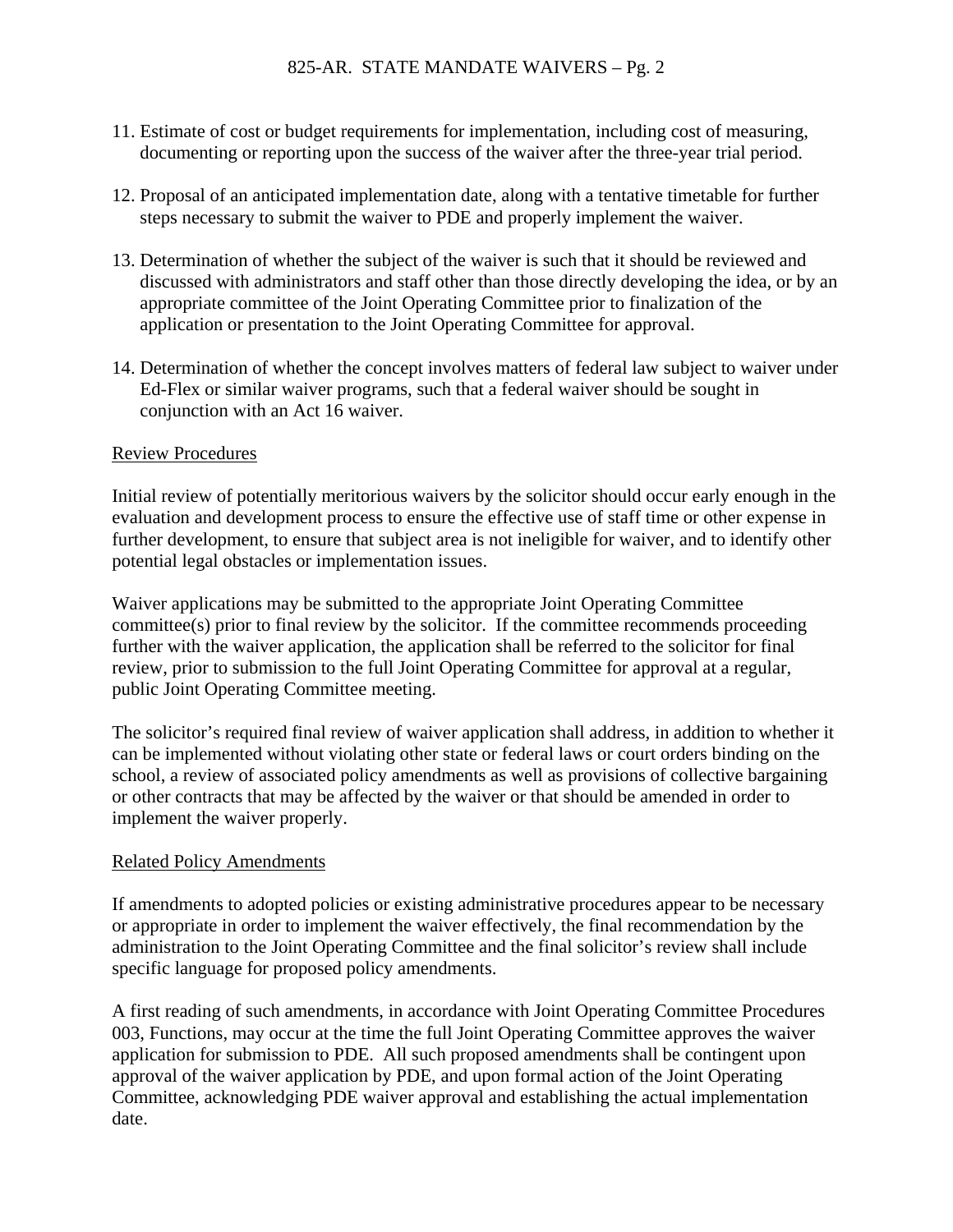# 825-AR. STATE MANDATE WAIVERS – Pg. 3

Subsequent readings of related policy changes, if required, should occur sufficiently in advance of the anticipated implementation date to enable implementation to occur as scheduled.

#### Modified/Revised Applications

In the event PDE requests modifications to a submitted evaluation, the administration shall immediately notify and recommend to the Joint Operating Committee a course of action to ensure that approval of a modified application, if deemed appropriate, can be accomplished as soon as possible at a regular meeting of the Joint Operating Committee.

The administration shall promptly notify the Joint Operating Committee if a waiver application is denied, and shall prepare recommendations as to whether a revised application should be submitted and what revisions are necessary.

#### Effective Date of Implementation/Rescission

Notwithstanding the anticipated implementation date contained in a waiver application, no waiver shall go into effect until the Joint Operating Committee has taken formal action, acknowledging approval by the Secretary of Education and directing immediate implementation or specifying a future implementation date. The specified implementation date also shall be the effective date of the waiver. All waiver applications shall note the distinction required between anticipated and actual implementation dates.

### Implementation/Evaluation/Renewal of Waivers

Upon notification of approval of a waiver by the Secretary of Education, the administration immediately shall notify the Joint Operating Committee and begin coordinating preliminary actions necessary to implement the waiver not already accomplished, including where applicable:

- 1. Meet-and-discuss or bargaining.
- 2. Notification to vendor and service contractors or requests to review contract terms.
- 3. Subsequent readings of proposed policy changes.
- 4. Ensuring that an appropriate system or method is in place to begin evaluating the waiver benefits.
- 5. Ensuring that personnel have been trained and instructed on any new or modified responsibilities arising from the waiver or its evaluations.

The administration shall advise the Joint Operating Committee of a projected timetable for accomplishing implementation and a projected date for action by the Joint Operating Committee, placing the waiver into effect.